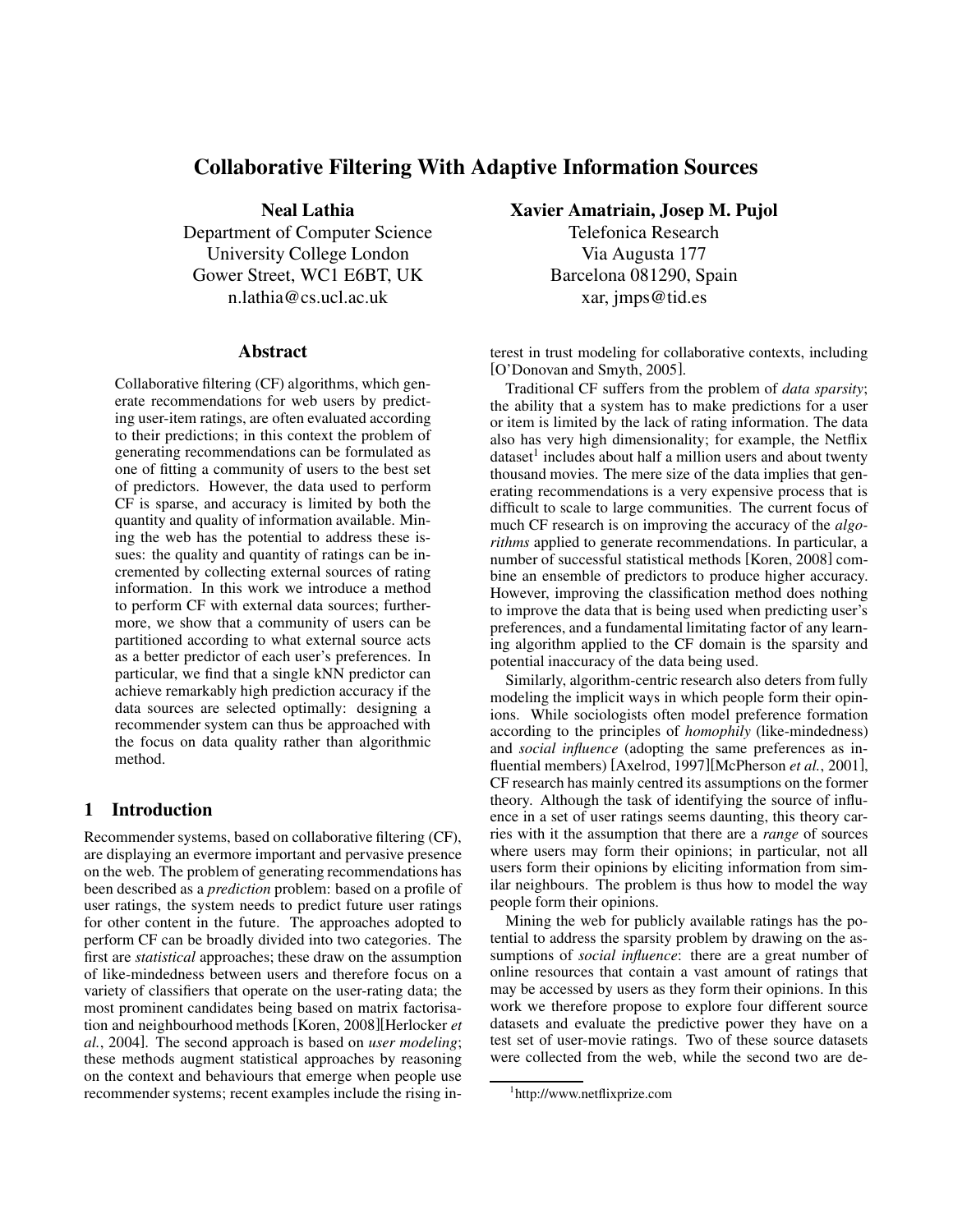| Dataset                | Users | Ratings   | Sparsity $(\%)$ |
|------------------------|-------|-----------|-----------------|
| Flixster               |       | 585,293   | 79.02/0.01      |
| <b>Rotten Tomatoes</b> | 1.651 | 151,949   | 98.87           |
| Netflix Training       | 9,980 | 1,432,259 | 99.19           |
| Netflix Test           | 8.877 | 19.476    | N/A             |

Table 1: Dataset Information

rived from the a set of training data, based on *neighbours* and *power users*; Section 2 describes these datasets, and Section 3 highlights the statistical features that emerge between the sets. In Section 4 we introduce the method we implement to perform cross-dataset predictions, and Section 5 reports and analyses the results when each source dataset is used to make predictions on a common test set.

Our main result is that the accuracy of a CF prediction algorithms heavily depends on the *quality* of the information used to generate predictions, and the most appropriate source is user-dependent. In particular, matching users to the correct source of rating information has the potential to produce highly accurate recommendations when using a simple userbased kNN algorithm. We evaluate a number of benchmark methods that attempt to achieve this goal in Section 6; we thus introduce a novel perspective to CF, where the focus should not be so much on the *method* applied, but on the *data* that is used.

# **2 Information Sources**

In this work we ran experiments using a subset of the Netflix prize data. Our subset consists of  $10,000$  randomly selected Netflix users from the training set, and each of these user's probe ratings as a test set. To compliment this dataset we crawled two different sources of rating profiles: Rotten Tomatoes<sup>2</sup> and Flixster<sup>3</sup>. Based on how ratings are input into each of these systems, we call these sources *experts* and *enthusiasts* respectively:

**Experts**: The Rotten Tomatoes portal aggregates a number of cinema critic reviews from a wide range of web sources, including newspapers, specialized websites, and magazines. The critics use different rating scales; some range from 1-10 stars, others 1-5, and some use a 100-point scale. However, all of these ratings can be normalised. For example, a 9 out of 10 star rating is the same as  $4.6$  out of 5; we adopt a simple linear transpose to re-intepret ratings from one scale to another.

**Enthusiasts**: Flixster is one of the largest movie-oriented social networks, and therefore contains ratings given by the site's movie-enthusiast subscribers. We collected the profiles of the top-100 users from Flixster. However, not all users set their profiles to public: this reduced our collected dataset to users. The Flixster users rate movies on a 1-5 star scale, but also have a further two options available: "want to see" (WS), and "not interested" (NI). In fact, the majority of ratings in the data fall into one of these two latter categories.



<sup>&</sup>lt;sup>3</sup>http://www.flixster.com/



Figure 1: CDF of Ratings and Standard Deviation Per User



Figure 2: Number of users (left) and dataset sparsity (right) with rating threshold

Due to string-matching inconsistencies between the movie titles in Netflix and the crawled datasets, our datasets contain 6, 088 out of the 17, 770 available in Netflix; furthermore, to accomodate for this, we also cut any Netflix users who had no training ratings within this set of movies. A summary of the size of each dataset is given in Table 1. The analysis in Section 3 is based on this number of movies, which could be identified in *all three* datasets. We also compare the predictive performance of the external data sources to two other sets, each derived the the Netflix training subset we use:

**Neighbours**: The benchmark performance that we compare the above sources to is the approach adopted by traditional user-based  $kNN$ ; there is no distinction made between users, who all come from the same community.

**Power Users**: This group is a subset of the "neighbours" group, the user profiles that, based a simple measure of profile size, are deemed to carry a significant amount of *reliable* information, and represent a sub sample of the community that may offer powerful predictions for the rest of the users. The idea of power users has been explored in the past [Cho *et al.*, 2007], and usually relies on identifying users based on a number of pre-defined heuristics. In this work we focus on profile size; that is, we assume that users who are proactively rating more items are following different behaviours to the casual rater [Herlocker *et al.*, 2004]. Note that all of the above groups strongly differ to results that would be obtained from clustering algorithms: users are grouped either based on profile attributes (rather than the value of their ratings), or based on where their ratings were crawled from. It is thus not guaranteed that users in the same group will agree with each other, whereas clustering algorithms tend to group users based on a notion of similarity.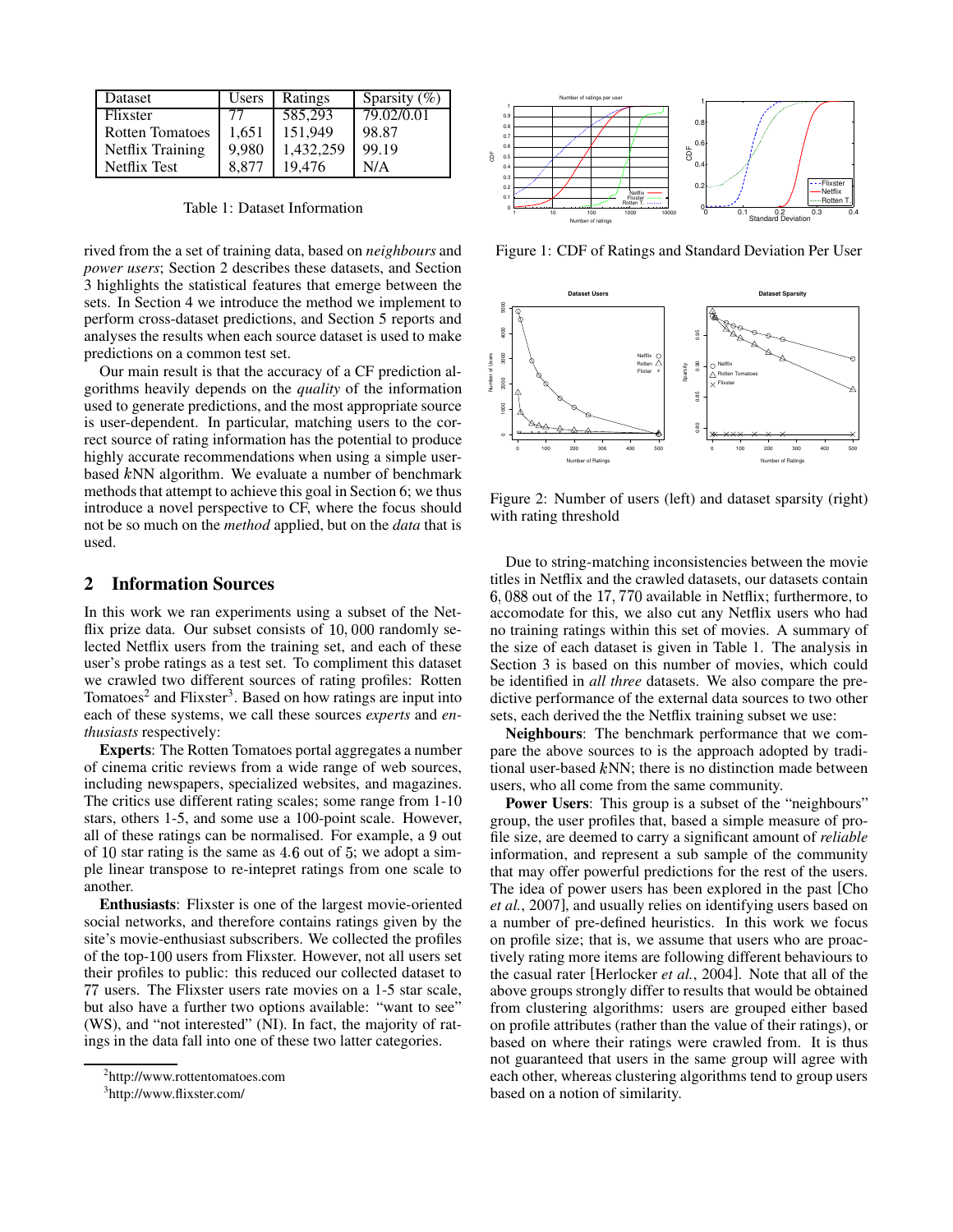### **3 Comparing Information Sources**

In this section, we compare the three datasets. As introduced above, they can already be differentiated from one another according to a broad characterisation of the end-users of each system; however, in this section we examine the extent that ratings from different sources will differ in terms of summary statistics: the number and distribution of ratings, the sparsity, and rating deviation between per user.

**Number of Ratings:** With less than  $1/20$ th of the users, the Flixster data contains over 5 times the number of ratings than the Rotten Tomatoes data. The same feature can be observed in Figure 1, which shows the cumulative distribution (CDF) of the number of ratings in each dataset. As the plot shows, 60% of the Rotten Tomatoes experts have about 30 or  $\frac{hc}{dt}$ less ratings, 60% of the Netflix set users have 100 ratings or less, but the same proportion of Flixster reaches up to  $1,00$ ratings.

**Sparsity:** Table 1 reports the sparsity values for each dataset; once again, Rotten Tomatoes and Netflix share similar sparsity values, while the Flixster dataset is a much denser set of ratings. The table also reports two separate sparsity values for the Flixster dataset. The first value, though excluding both WS and NI ratings, shows that the dataset is 79.02% sparse. Including all these extra ratings reduces the sparsity to  $0.01\%$ : in both cases, the user-rating matrix contains a much larger amount of ratings than Netflix alone. We also measured how the sparsity fluctuates as different sub samples of users are selected, reflecting the evaluation of *power users* we report in the Section 5. If we only select users who have rated more than  $\alpha$  movies, both the number of users and resulting dataset sparsity will change. Figure 2 shows how these changes are affected by the rating threshold. The plots show that there is an uneven distribution of ratings amongst the users themselves, reinforcing the notion that users will behave differently as they interact with the system. The plots also confirm what was observed in Figure 1: the Netflix dataset, while having the highest number of users, also is also the sparsest of the three datasets.

**Standard Deviation:** Looking at this aspect aims to see the extent that each group of users agrees with each other by capturing the *spread* of ratings around each movie mean. As Figure 1 shows, the distribution of standard deviation values is very different from one community to the next. There are also a very small proportion of Flixster profiles that appear to be *outliers*: their profiles are full of the same rating for nearly *all* content. This causes the standard deviation over their ratings to be less than 0.05. These Flixster outliers will not be able to contribute useful information to any prediction, and can therefore be safely ignored.

# **4 Collaborative Filtering With External Data**

There are a number of methods that can be implemented in order to use the ratings of the above datasets to predict the test set. In particular, one may simply combine all of the datasets into a single, larger training set that can be fed into any learning algorithm. However, in this work we aim to evaluate the potential that disparate sources have to predict a common test set: how well do *experts* predict the crowds? Do *enthusiasts* do better? In this light, and due to the semantics of crossdataset prediction, we focus on a *single* method: the NN algorithm.

The kNN can be built according to either the item-based or user-based paradigm. Both methods operate in very similar ways, and differ only in how they assume the underlying data is structured. Here we only consider the user-based approach. Once again, this makes our cross-dataset prediction highly explainable and transparent, which is a key aspect in building recommender systems that users trust [Herlocker *et al.*, 2004].

 *back*, where users update their profiles by responding to the Implementing a kNN CF algorithm can be decomposed into three steps: (a) *neighbourhood formation*, where the top neighbours are computed for each user, (b) *rating aggregation*, where ratings for an item are collected and used to make a predicted rating, and finally (c) *recommendation and feed*recommendations they are given. When using external data sources, neighbours for a user in the training dataset are found from the source set; similarly, ratings for items in the test set will be predicted using the ratings in the selected source set. We identify neighbours using a *weighted* Cosine Similarity: the similarity  $sim(a, b)$  between two users a and b is scaled according to how many items  $N_{a\cup b}$  their profiles share in common. We base neighbour selection on a similarity threshold: any neighbour with similarity greater than zero is included. A predicted rating is then computed as a weighted average of deviations from each neighbour's mean [Herlocker *et al.*, 2004]. The only limitation we impose is a measure of prediction *confidence*: if less than 10 neighbour ratings have been found for a prediction, the prediction is set to the user mean. Setting the similarity threshold at zero and the confidence at 10 may not be optimal values for each dataset; in this work we focus on evaluating the ability to use adaptive *information sources* when generating predictions, rather than simply tweaking the *algorithm* itself for optimal performance.

We also noted that the Flixster dataset contains two additional ratings, NI and WS. It is not immediately transparent how these ratings should be transposed onto the scale in the target dataset, since they are difficult to place on an ordinal scale of ratings; however, a relationship between the NI rating and the movie average emerges in a few select cases. For example, consider two different movies that each have 100 ratings. The first has a very high average,  $4.8/5$ , and only 10 NI ratings. The second has a very low average,  $1.1/5$ , and 800 NI ratings: it seems possible to assume that NI is roughly equivalent to a form of *negative feedback* provided by the user. However, we decided to ignore these ratings in the neighbourhood formation part of our algorithm.

We did test methods to include these ratings in the prediction step. Drawing from the assumption that NI may act as a form of *negative feedback* and WS represents a potential *positive opinion*, a Flixster neighbour n's NI and WS ratings for item *i* being predicted for user u (who has mean rating  $\bar{r}_u$  and standard deviation  $\sigma_u$ ) would map to:

$$
NI_{n,u,i} = (\bar{r}_u - \sigma_u) \tag{1}
$$

$$
WS_{n,u,i} = (\bar{r}_u + \sigma_u) \tag{2}
$$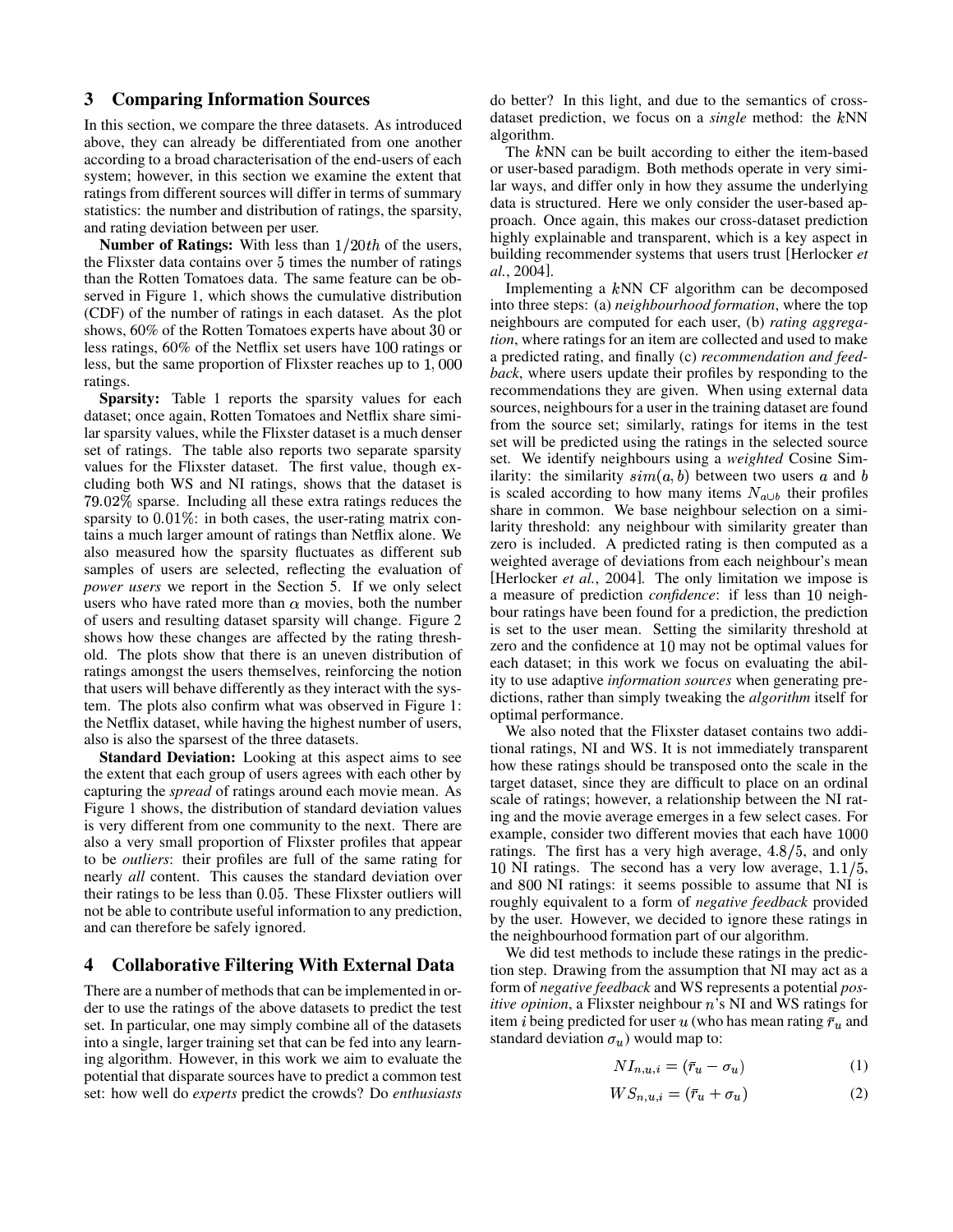| Threshold $(\alpha)$ | # Users | <b>RMSE</b> | Proportion |
|----------------------|---------|-------------|------------|
|                      | 9980    | 0.9700      | 22.82      |
| 50                   | 5746    | 0.9709      | 9.09       |
| 100                  | 3936    | 0.9722      | 9.26       |
| 200                  | 2249    | 0.9748      | 8.81       |
| 300                  | 1420    | 0.9778      | 9.33       |
| 400                  | 928     | 0.9810      | 12.62      |
| 500                  | 602     | 0.9854      | 28.08      |

Table 2: Power User Group RMSE Results

Results when both using and ignoring these kind or ratings are reported in the following section.

#### **5 Evaluation: Transparency of The RMSE**

We measure the accuracy of predictions using the Root Mean Squared Error (RMSE) [Herlocker *et al.*, 2004]. We divide our experiments into two parts; in the first, we report the results when using different power user groups from within the Netflix dataset as sources. We then compare performance across the three source datasets.

**Predicting With Power Users**: Table 2 shows the relationship the rating threshold  $\alpha$  used to define power users, the number of power users found who match this criteria, and the RMSE achieved when each group is used as the source set for predictions. The table shows that as the rating-threshold is increased, accuracy worsens. However, there are two points to note here: (a) as above, the algorithm has not been fully tuned for optimal performance (which is a dataset-dependent problem, subject to both the similarity metric and rating aggregation method implemented), and (b) relying on an aggregate error measure like the RMSE does not highlight the performance that is being achieved on a per-user basis. In other words, a single RMSE value does not show whether some users are better suited to certain information sources than others.

Based on the Table 2 alone, it seems that removing nonpower users from the dataset results in a loss of prediction accuracy. To explore the veracity of this impression, we built a second matrix; in this case, each row corresponded to a user, and each column represented a source set of power users (according to a rating threshold). Each entry  $(i, j)$  in the matrix is the RMSE achieved on user  $i$ 's test ratings with column  $j$ 's source set. From this matrix, we were able to compute the proportion of users who best "affiliated" with each subset of power users. In other words, we could determine which source dataset was the most appropriate per user. Table 2 also shows the proportions of the  $8,877$  test users dataset who affiliated best with each subgroup of power users. As the plot shows, there is in fact a very large proportion of users whose best source of predictions is the set of power users who have rated more than 500 movies. An algorithm which could manage to select the best power set group for each user would improve the aggregate accuracy from  $0.97$  to  $0.914$ : users, therefore, associate differently with different sets of power users, and simply targetting a global optimal does not achieve the best possible accuracy. Conversely, it is also possible

| Source                 | <b>RMSE</b> | Proportions |
|------------------------|-------------|-------------|
| <b>Rotten Tomatoes</b> | 1.070       | 26.62       |
| Flixster-WI/NS         | 1.207       | 25.25       |
| Netflix                | 0.970       | 48.13       |
| Flixster               | 1.259       | N/A         |
| User-Matched           | 0.856       | N/A         |
| Item-Matched           | 0.936       | N/A         |
| User-Item Matched      | 0.776       | N/A         |

Table 3: RMSE When Predicting With External Sources & RMSE if users, items, and user-items were matched to the best source

to infer from these experiments that the traditional nearestneighbour model, based on selecting the *best* neighbours for each user, is not optimal: improved accuracy is obtained when user groups are made apriori, and users then find their neighbours within those groups.

**Predicting With External Data**: The accuracy results when using all the external datasets are reported in Table 3. As the table shows, the overall accuracy when making predictions with an external sources is worse than simply using neighbours; from these values it would appear that exclusively using external data sources is not a viable option when designing a CF algorithm. The only point worth noting is that including the NI/WS ratings when making predictions using Flixster as a source provided an improvement. However, once again we constructed the user-data source RMSE matrix, and were able to extract the performance that a user-based kNN predictor would achieve if it were able to perfectly match users, items, or user-item pairs to the correct source data set. This time, each column of the error-matrix represented a different source set. The improvement is remarkable: assigning users to the correct data source provides (with this subsample of the data) an accuracy *below* the target of the Netflix prize. Repeating the above analysis across the three datasets also shows that there is no absolutely dominant source, the right column of Table 3 shows. The semantic interpretation of these results is that the Netflix dataset optimally predicts only half of the sampled population; movie critics and enthusiasts are more accurate for the others.

## **6 Benchmark Methods**

Based on the above work it becomes apparent that classifiers like user-based kNN can achieve very high accuracy in the context of recommender systems if users are paired with the correct source of data; the main problem is thus how to infer, given a user profile, the correct source. Our first attempt considered various qualities of each user's profile, such as profile size, mean rating, rating standard deviation, and average agreement of the user's profile items with the movies' mean ratings. However, none of the individual components correlated strongly with each user's selection of optimal data source.

Our current work therefore focuses on how to infer what the best data source is for each user. In this work we propose and evaluate benchmark results derived from two methods. The first is based on *linear combinations* of the dataset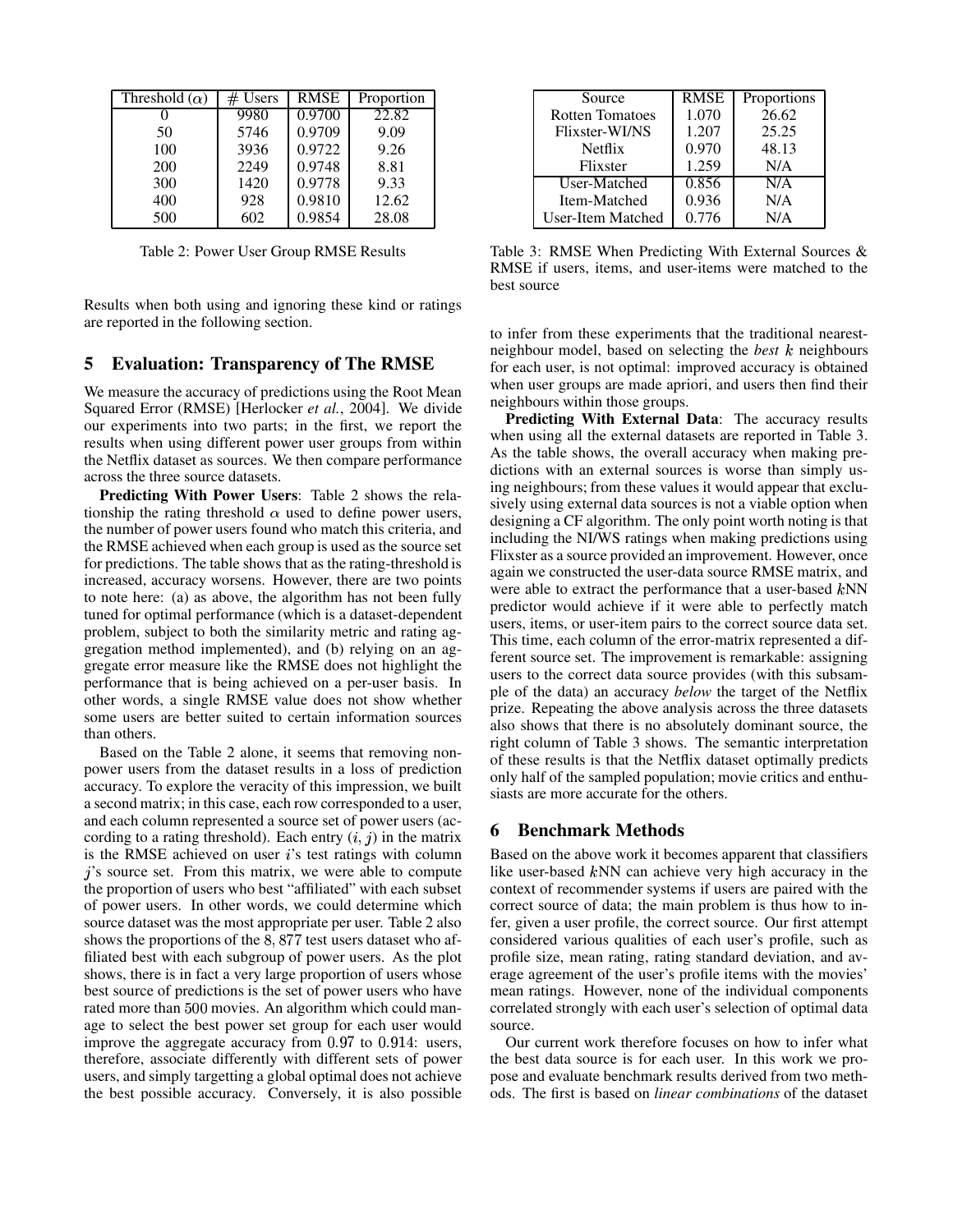| Type   | Method                          | <b>RMSE</b> |
|--------|---------------------------------|-------------|
| Weight | Equal $(1/3)$                   | 1.0215      |
| Weight | Avg Similarity                  | 0.9851      |
| Weight | Group-Mean RMSE                 | 1.0253      |
| Weight | <b>Training Set RMSE</b>        | 1.013       |
| Select | Max Avg. Similarity             | 0.9829      |
| Select | Min Group-Mean RMSE             | 1.1243      |
| Select | <b>Best Training RMSE</b>       | 1.208       |
| Select | <b>Most Training Confidence</b> | 0.9701      |

Table 4: Benchmark Method Performance

predictions, where a prediction of item  $i$  for user  $u$  is generated by each source, and the final prediction is computed as a *weighted* average of each score. The second method preclassifies each user to a particular dataset, and only computes one prediction per user-item pair using the *selected* dataset. This way, we can evaluate the method both in terms of the aggregate RMSE and the precision/recall metric related to how well the method paired each user with the appropriate dataset. The results we report here can be broadly categorised into two groups. The first are **structural properties**: We weight (or select) datasets based on emergent structural properties of the NN algorithm; in particular, we measure the role that the similarity function plays when correlating a user to each set, by looking at the average positive similarity the users share with each source set. The second, **user-fit RMSE**, includes methods that weight (or select) the best source set according to how well each user *fits* the three sources, or how well each source predicts the user's training profile. This process entails a two-fold use of each user's training set of ratings; it is first used to compute similarity weights with members of each source set, and a second time to measure how well each source predicts the user's profile. The motivation for the latter group is as follows. Any given user  $u$  will have three potential neighbourhoods: Netflix (N), Rotten Tomatoes (RT), and Flixster (F). Each of these neighbourhoods will contain varying proportions of co-rated items with  $u$ 's training set ratings, and the RMSE between these co-rated movies can be collected ( $\epsilon_N$ ,  $\epsilon_{RT}$ ,  $\epsilon_F$ ). Assuming that a relationship exists between each source's RMSE on the user's training profile and the predictive performance on the same user's test ratings, we can either *select* the source that provides the lowest RMSE, or weight the contribution of each source  $S$  proportionally to its accuracy on the training items:

$$
w_S = \frac{(\Sigma_i \epsilon_i) - \epsilon_S}{\Sigma_i \epsilon_i} \tag{3}
$$

**Weighted Combinations** We first tried a variety of linear combinations of each sources' predictions for each user's test items. As shown in Table 6, these ranged from weighting each source equally, to weighting each source according to the average shared similarity with the target user, weighting according to how well the target's profile fits the movie means generated from each source, and weighting according to how well each target fits the neighbourhood in each source. All the linear combinations of each sources' predictions failed to produce more accurate results on the test set than using the

| Group                          | Precision | Recall      |  |
|--------------------------------|-----------|-------------|--|
| Min Avg Similarity             |           |             |  |
| Netflix                        | 0.457     | 0.867       |  |
| <b>Rotten Tomatoes</b>         | 0.269     | 0.114       |  |
| Flixster                       | 0.277     | 0.018       |  |
| Min Group-Mean RMSE            |           |             |  |
| <b>Netflix</b>                 | 0.410     | 0.024       |  |
| <b>Rotten Tomatoes</b>         | 0.261     | 0.546       |  |
| Flixster                       | 0.255     | 0.381       |  |
| Min Training Set RMSE          |           |             |  |
| Netflix                        | 0.307     | 0.002       |  |
| Rotten Tomatoes                | 0.247     | 0.121       |  |
| Flixster                       | 0.263     | 0.834       |  |
| <b>Training Set Confidence</b> |           |             |  |
| Netflix                        | 0.457     | 0.999       |  |
| <b>Rotten Tomatoes</b>         | 0.0       | 0.0         |  |
| Flixster                       | 0.2       | $8.2e^{-4}$ |  |

Table 5: User-Dataset Classification Performance

Netflix source alone. One of the primary reasons for this was that, in many cases, each source produced diverging predictions from the next: linear combinations of polarising predictions therefore hurt the overall results.

**User-Source Classification** The second set of experiments were performed in two steps. The first step assigns each user to a source by generating a mapping from each user to the the categorical set of sources, while the second step uses the mapping to generate predictions for each user's test set with the assigned source. As above, we tried classifying users according to how well they fit the source's mean ratings, their neighbourhood in each source, or by selecting the group that the user shares the highest amount of similarity with. We complimented these with a classifier that operated on how much *confidence*, or number of ratings, each source has about the target user's profile; the idea being that a user's behaviour mimics that of a particular source if both consistently rate the same items. Based on this methodology, we can measure two results: (a) the RMSE achieved on the test set after preclassifying each user, and (b) how well the pre-classification step works. We evaluated the latter based on the precision and recall metrics.

In this case, we find that the RMSE results are more encouraging: they differ from when only using the Netflix dataset by less than 0.012 using the average-similarity classification, and by 0.001 when the confidence-based classifier is implemented. However, exploring the precision and recall metrics in Table 6 highlights why these results were obtained: in the latter case, nearly *all* the users have been mapped to the Netflix source, thus producing the same results. Majority of the recall values are low, indicating a high proportion of misclassifications. Examining the results highlighted the fragility of the pre-classification step, and the dependence it had on the sources. In other words, users who were *wrongly* assigned to the Netflix source did not contribute as much error as those who were wrongly mapped to the smaller Flixster and Rotten Tomatoes datasets.